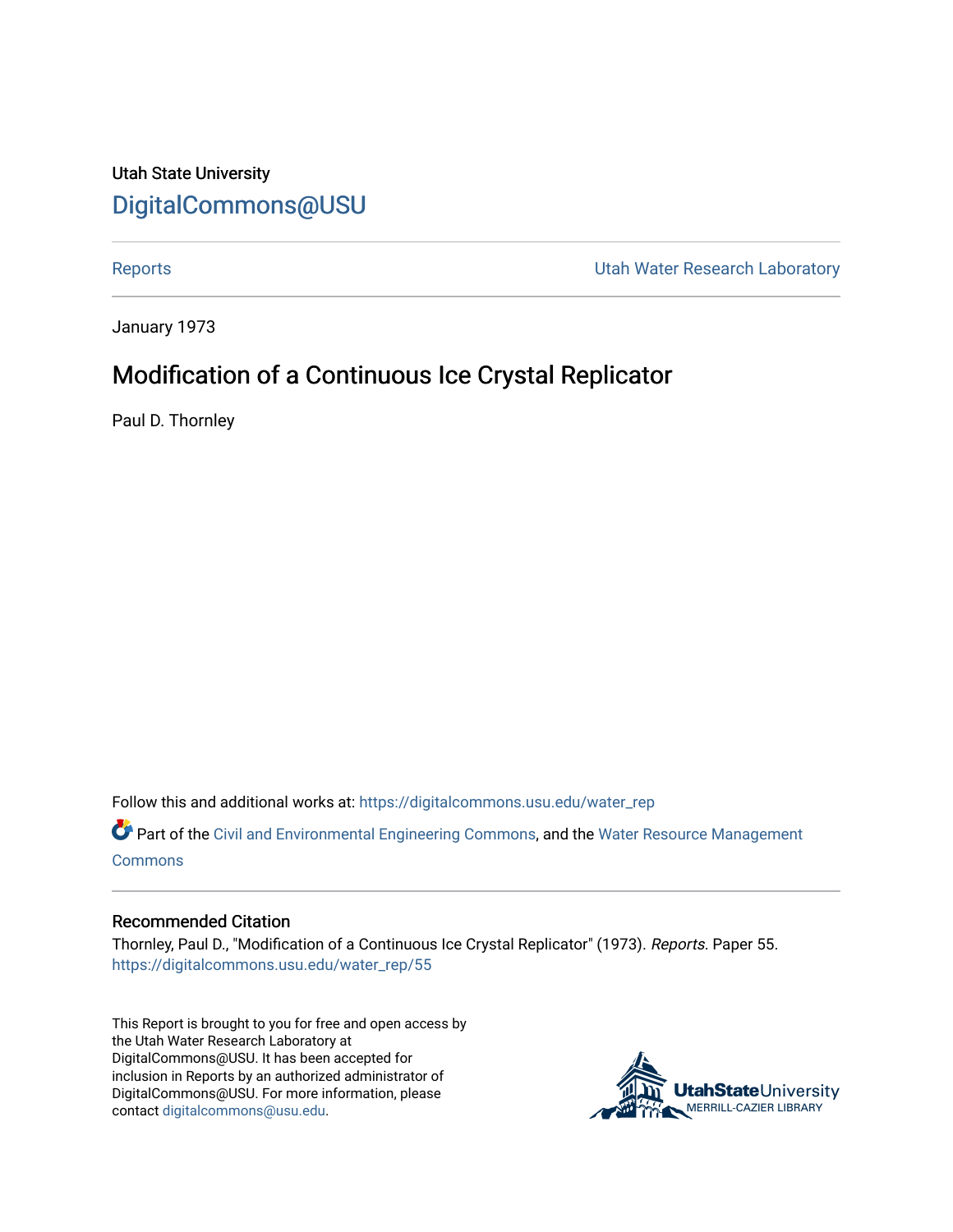## MODIFICA TION OF A CONTINUOUS ICE CRYSTAL REPLICATOR

by

Paul D. Thornley

Technical Report

Contract No. 14- 06- D-7184

Division of Atmospheric Resources Water Resources Management Bureau of Reclamation U. S. Department of Interior

Utah Water Research Laboratory .Co11ege of Engineering Utah State University Logan, Utah

May, 1973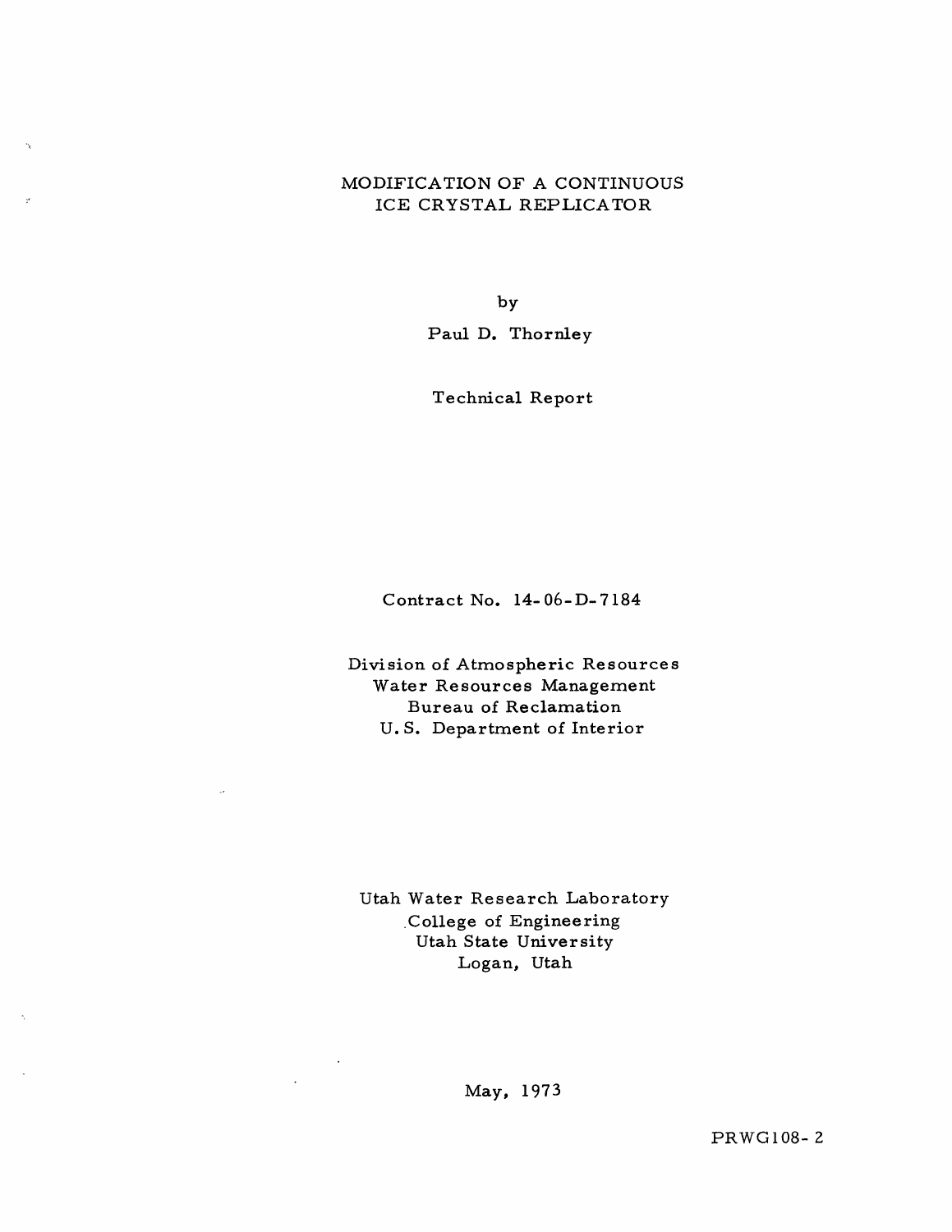#### ABSTRACT

A continuous ice- crystal replicator was modified by the addition of a gear drive to the coating wheel. This modification utilizes a positive drive force on the coating wheel rather than the friction force between the coating wheel and the film. The coating wheel operates successfully for at least 12 hours without slippage or damage to the film.

Studies have uncovered several deficiencies in the replicator design which could be corrected. The correction of these deficiencies would lead to an improved quality of ice- crystal replicas.

The need for continued studies in the fluid properties of Formvar solution is pointed out. Information from such studie s could be used to design more effective coating wheel configuration.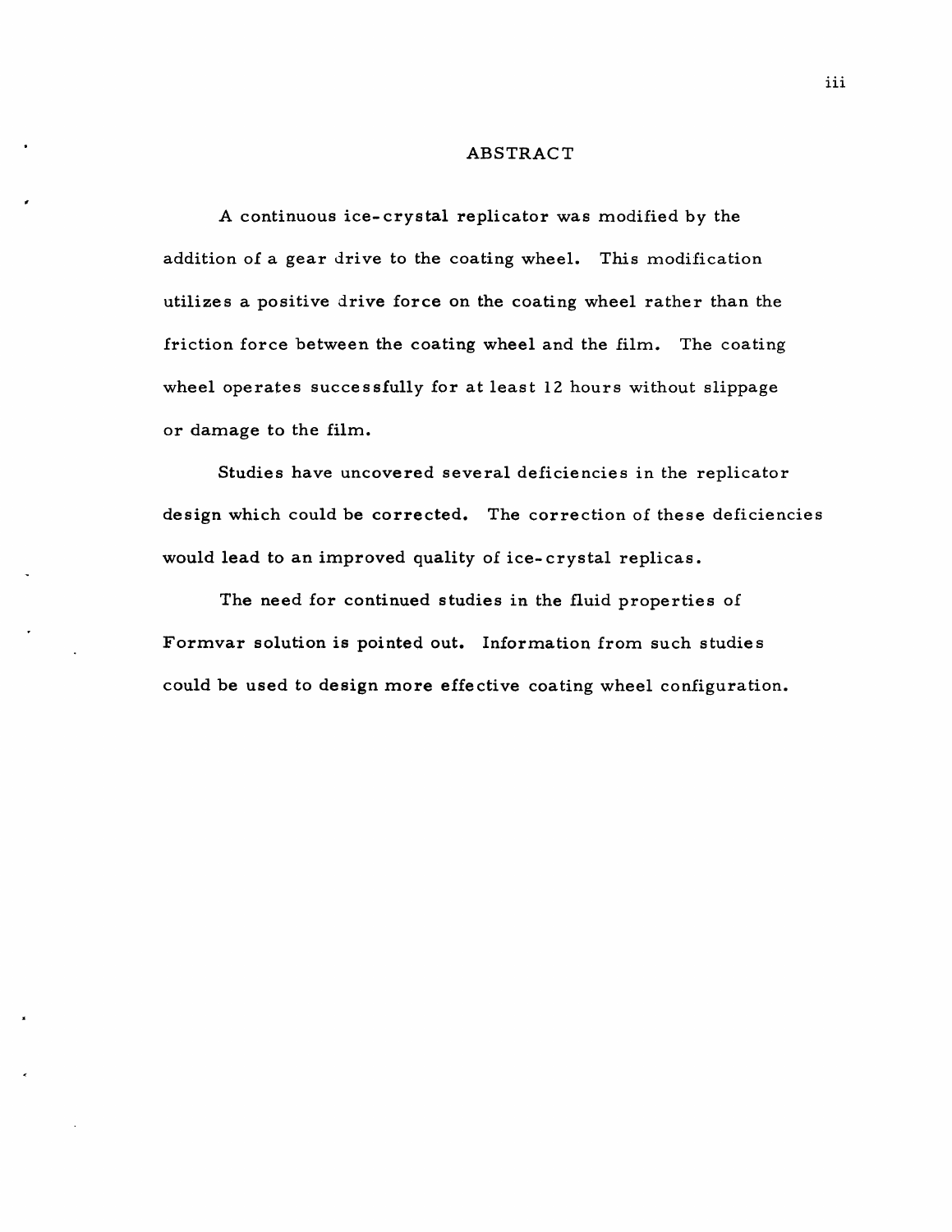# TABLE OF CONTENTS

 $\sim$   $\star$ 

 $\bullet$ 

|     |                   | <b>ACKNOWLEDGEMENTS</b>                                                          |  |        |          |        |                             |               |                                                                                                                                                |  |  | Page<br>ii     |
|-----|-------------------|----------------------------------------------------------------------------------|--|--------|----------|--------|-----------------------------|---------------|------------------------------------------------------------------------------------------------------------------------------------------------|--|--|----------------|
|     | ABSTRACT          |                                                                                  |  |        |          |        |                             |               |                                                                                                                                                |  |  | iii            |
|     |                   | LIST OF FIGURES.                                                                 |  |        |          |        |                             |               |                                                                                                                                                |  |  | v              |
|     |                   | LIST OF TABLES.                                                                  |  |        |          |        |                             |               |                                                                                                                                                |  |  | vi             |
| 1.0 |                   | <b>INTRODUCTION</b>                                                              |  |        |          |        |                             |               |                                                                                                                                                |  |  | -1             |
|     | 1.1<br>1.2        | Objective.<br>Background.                                                        |  | $\sim$ | $\cdots$ |        |                             |               |                                                                                                                                                |  |  | 1              |
| 2.0 |                   | MODIFICATION OF EXISTING REPLICATOR.                                             |  |        |          |        |                             |               |                                                                                                                                                |  |  | 4              |
|     | 2.1<br>2.2<br>2.3 | Existing Coating Wheel<br>Spring Load Modification<br>Gear Drive Modification.   |  |        |          | $\sim$ | $\sim$ $\sim$               |               | $\bullet$ $\bullet$ $\bullet$ $\bullet$ $\bullet$ $\bullet$ $\bullet$<br>$\bullet$ $\bullet$ $\bullet$ $\bullet$ $\bullet$ $\bullet$ $\bullet$ |  |  | 4<br>4<br>7    |
| 3.0 |                   | FUTURE DESIGN CONSIDERATIONS.                                                    |  |        |          |        |                             |               |                                                                                                                                                |  |  | 14             |
|     | 3.1<br>3.2<br>3.3 | Sampling Slot Design.<br>Replicator Temperatures.<br>Formvar Solution Viscosity. |  |        |          |        | $\sim$ $\sim$ $\sim$ $\sim$ | $\sim$ $\sim$ | $\bullet$ $\bullet$ $\bullet$ $\bullet$ $\bullet$ $\bullet$ $\bullet$                                                                          |  |  | 14<br>15<br>15 |
|     | REFERENCES        |                                                                                  |  |        |          |        |                             |               |                                                                                                                                                |  |  | 17             |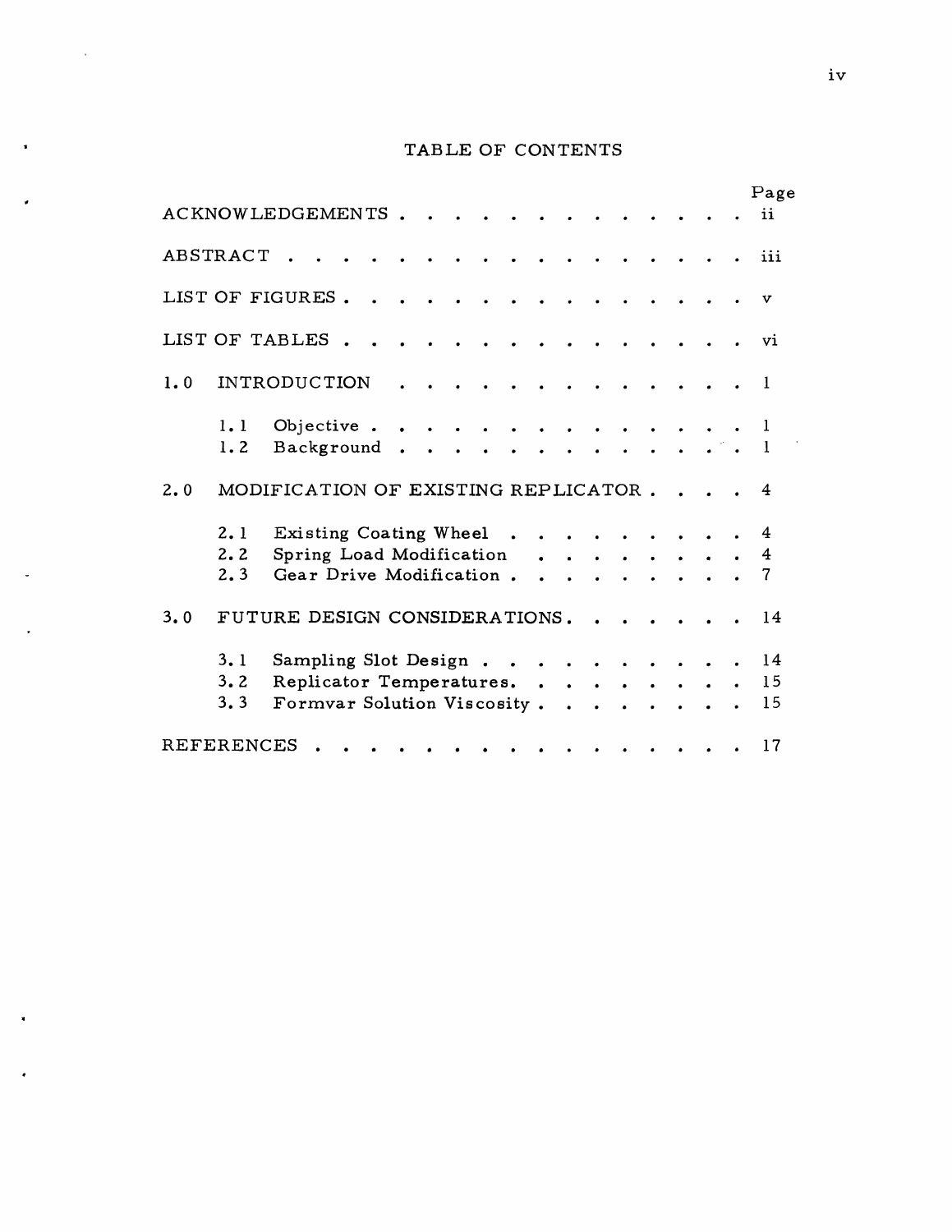# LIST OF FIGURES

| Figure |                                                                                                                                                 | Page      |
|--------|-------------------------------------------------------------------------------------------------------------------------------------------------|-----------|
| 1      | Schematic diagram of the Hindman-Rinker con-<br>tinuous ice crystal replicator<br>$\sim$ $\sim$ $\sim$ $\sim$ $\sim$                            | $\cdot$ 2 |
| 2      | Coating wheel assembly $(3/4 \text{ scale})$<br>$\cdot$ $\cdot$ $\cdot$                                                                         | $\cdot$ 5 |
| 3      | An enlarged section of the coating wheel.                                                                                                       | . 5       |
| 4      | Diagram showing operation of and forces acting<br>on the coating wheel before any modifications                                                 | $\cdot$ 6 |
| 5      | Sketch of the coating wheel assembly modified<br>by the addition of a helical spring to increase<br>the normal force.<br>$\cdots$ $\cdots$      | $\cdot$ 6 |
| 6      | Spur gear configuration.<br>$\ddot{\phantom{a}}$                                                                                                | . 9       |
| 7      | Sketch showing the location of the coating wheel<br>shaft.                                                                                      | . 11      |
| 8      | Components of the coating mechanism after the<br>gear drive modification was completed. (Note:<br>The solution reservoir is not shown) $\cdots$ | . 13      |

 $\ddot{\phantom{a}}$ 

 $\ddot{\phantom{0}}$ 

 $\bullet$ 

 $\hat{\textbf{z}}$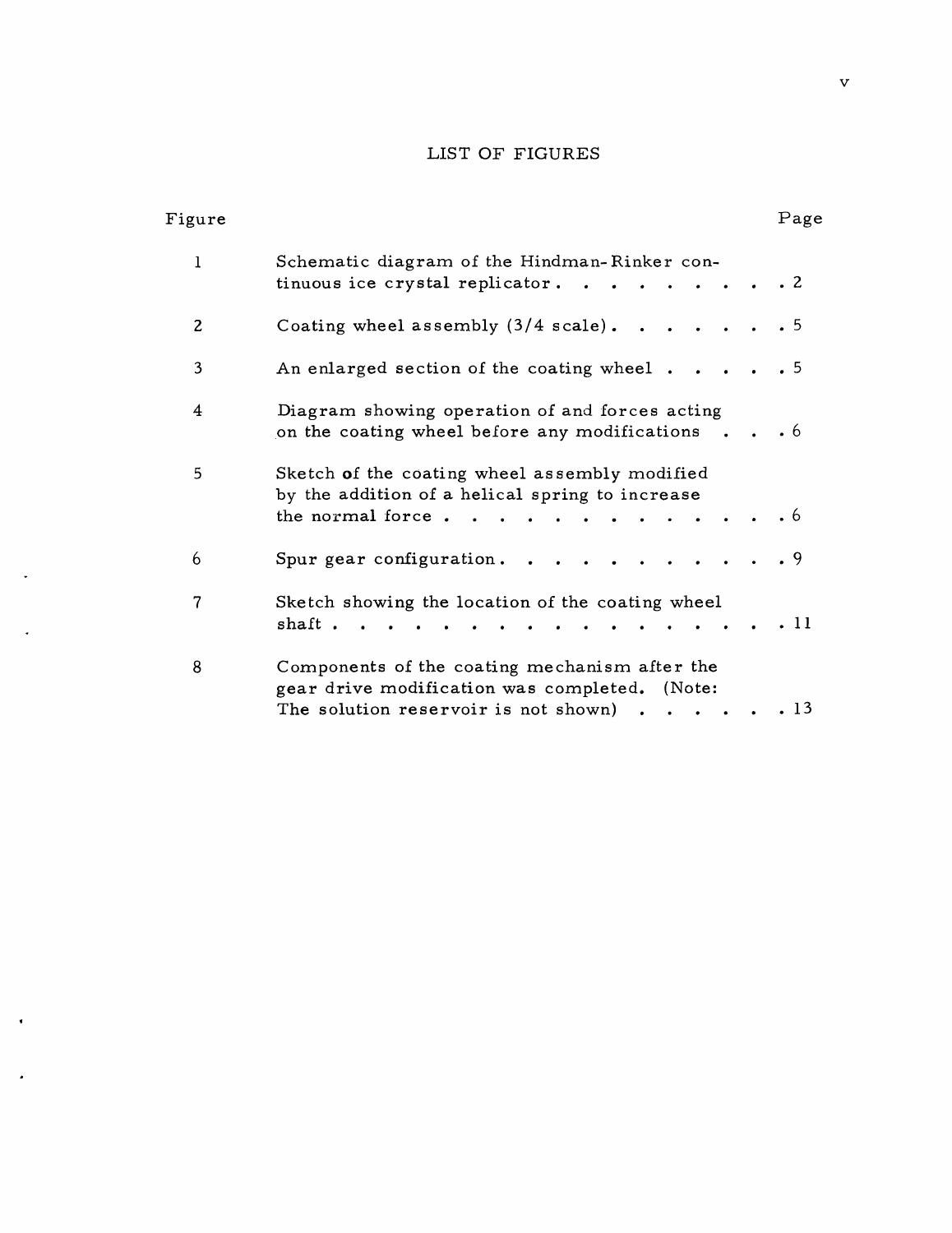# LIST OF TABLES

| ${\rm Table}$ |                                                                                                          |  |  |  |  |  | Page |
|---------------|----------------------------------------------------------------------------------------------------------|--|--|--|--|--|------|
|               | Spur gear specification $\cdots$ $\cdots$ $\cdots$ $\cdots$ $\cdots$ $\cdots$ $\cdots$ $\cdots$ $\cdots$ |  |  |  |  |  |      |

 $\mathcal{L}^{\text{max}}_{\text{max}}$  , where  $\mathcal{L}^{\text{max}}_{\text{max}}$ 

 $\ddot{\phantom{a}}$ 

 $\overline{\phantom{a}}$ 

 $\mathbf{r}^{\prime}$ 

 $\ddot{\phantom{0}}$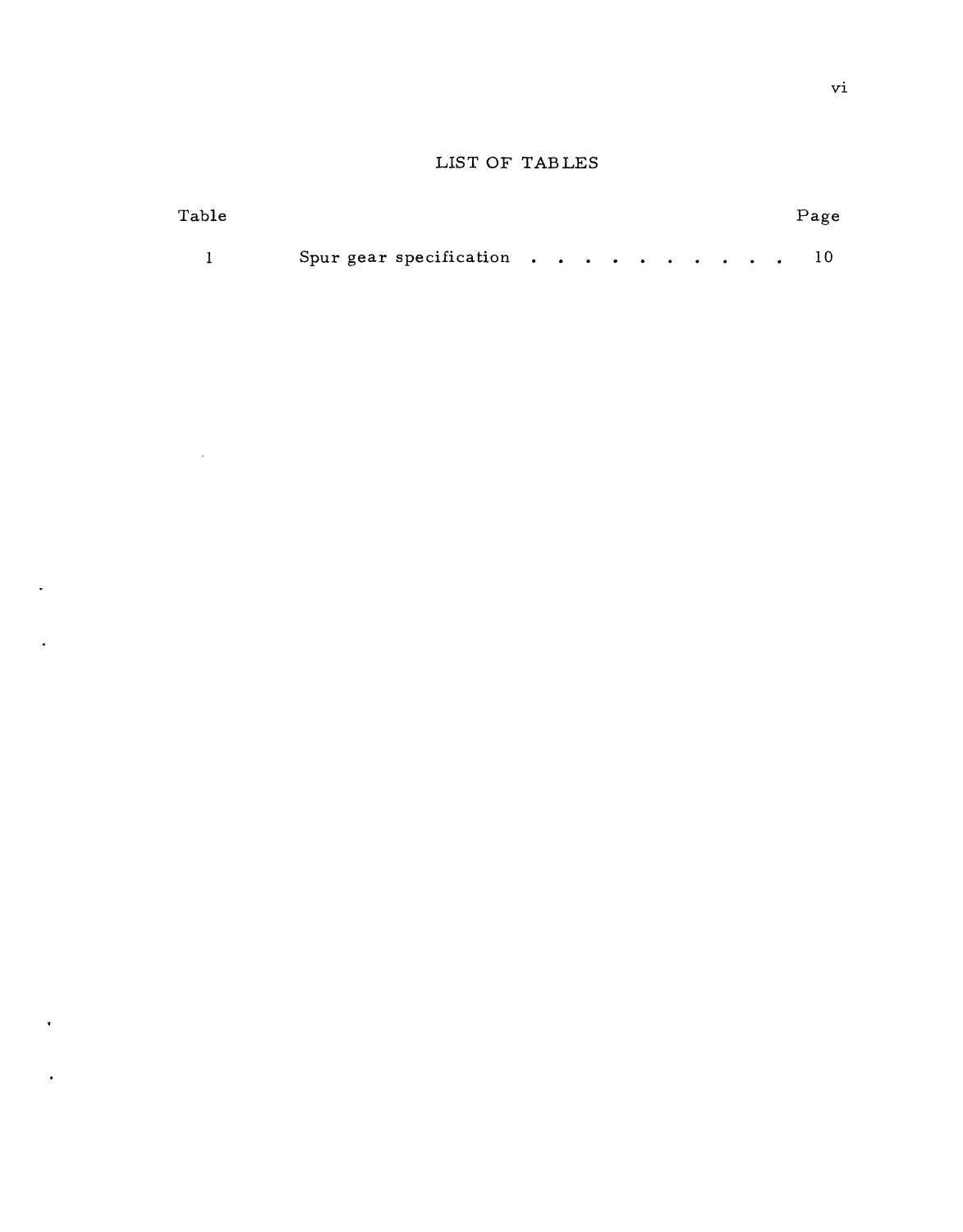#### **1.0** INTRODUCTION

#### 1. 1 Objective

The objective of this design project was to modify an ice crystal replicator so that it would operate continuously for periods of time in excess of 12 hours and still produce good quality icecrystal replicas.

#### **1.** 2 Background

Project Snowman at the Utah Water Research Laboratory at Utah State University is involved in field studies to determine the effectiveness of cloud seeding as a means of snowfall augmentation. Knowledge of ice crystal growth and multiplication is an important parameter in such studies. To study the growth of ice crystals, a replicator is used to produce plastic replicas of the ice crystals. These replicas can then be examined under magnification to determine ice crystal concentrations, crystal type, temperature relationships, and the amount of rime which has accumulated.

The replicator being used by Project Snowman was built according to a model developed by Hindman and Rinker (1967) at Colorado State University, and is shown in schematic diagram in Figure 1. The complete replicator is housed in an aluminum box. When closed the only opening in the housing is that of the sampling slot through the top. Replication of ice crystals is accomplished using Schaefer's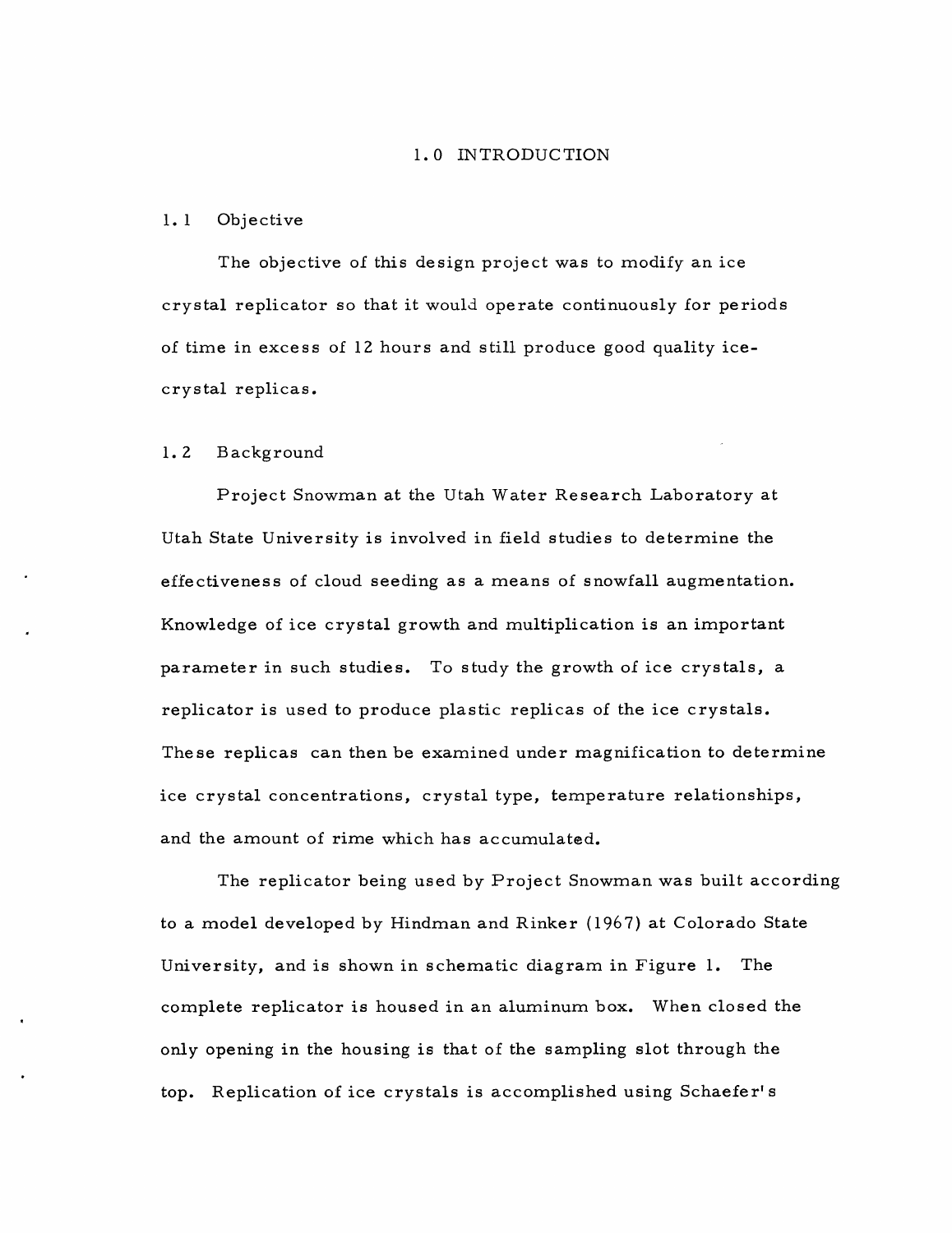

 $\bullet$ 

Figure 1. Schematic diagram of the Hindman- Rinker continuous ice crystal replicator.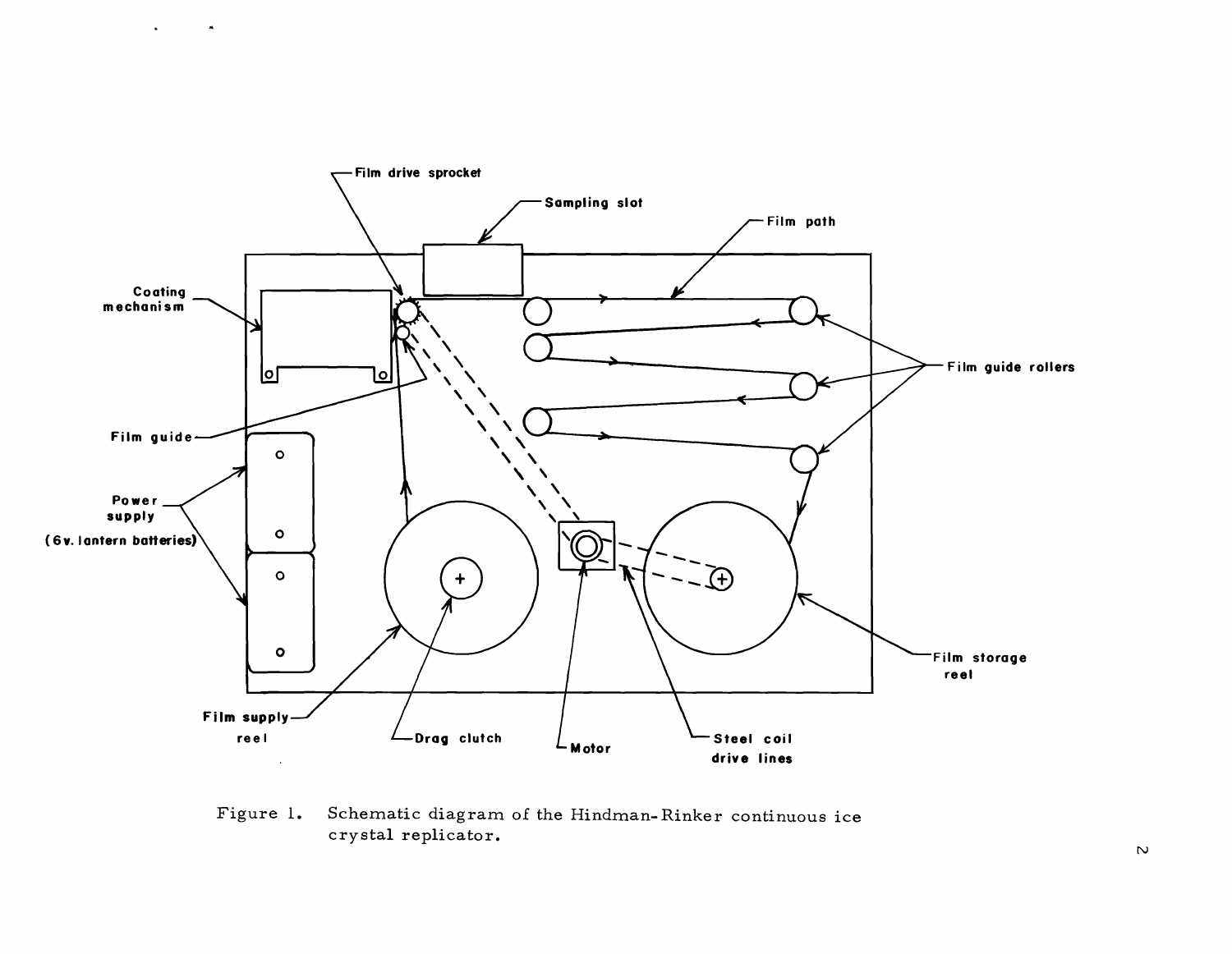(1956) Formvar  $\frac{1}{1}$  replication method. The Formvar is a synthetic resin (polyvinyl formal) which is dis solved in ethylene dichloride. One side of the 35 mm film base is coated with the Formvar solution which is drawn off the 400 ft. supply reel.<sup>2</sup> The coated film then pas ses horizontally at a speed of 7. 5 cm per minute under a slot through which the ice crystals fall. Upon contact with the Formvar solution, the ice crystal becomes encapsulated by the Formvar and after a period of time the volatile ethylene dichloride evaporates. After the ice crystal sublimates, a hard white Formvar cast of the ice crystal remains on the film.

Project Snowman's model of the Hindman-Rinker replicator had several operational problems which caused the replicator to be unacceptable for field use. The most troublesome was that of coating the Formvar solution on the film. The coating was uneven and discontinuous, which caused poor quality replicas.

3

<sup>&</sup>lt;sup>1</sup>Trade name: Formvar 15-95, Shawinigan Products Corp., Springfield, Massachusetts.

 $^{\mathrm{2}}$ P-40B Leader, double perforated 35 mm polyester photographic film base, DuPont, Wilmington, Delaware.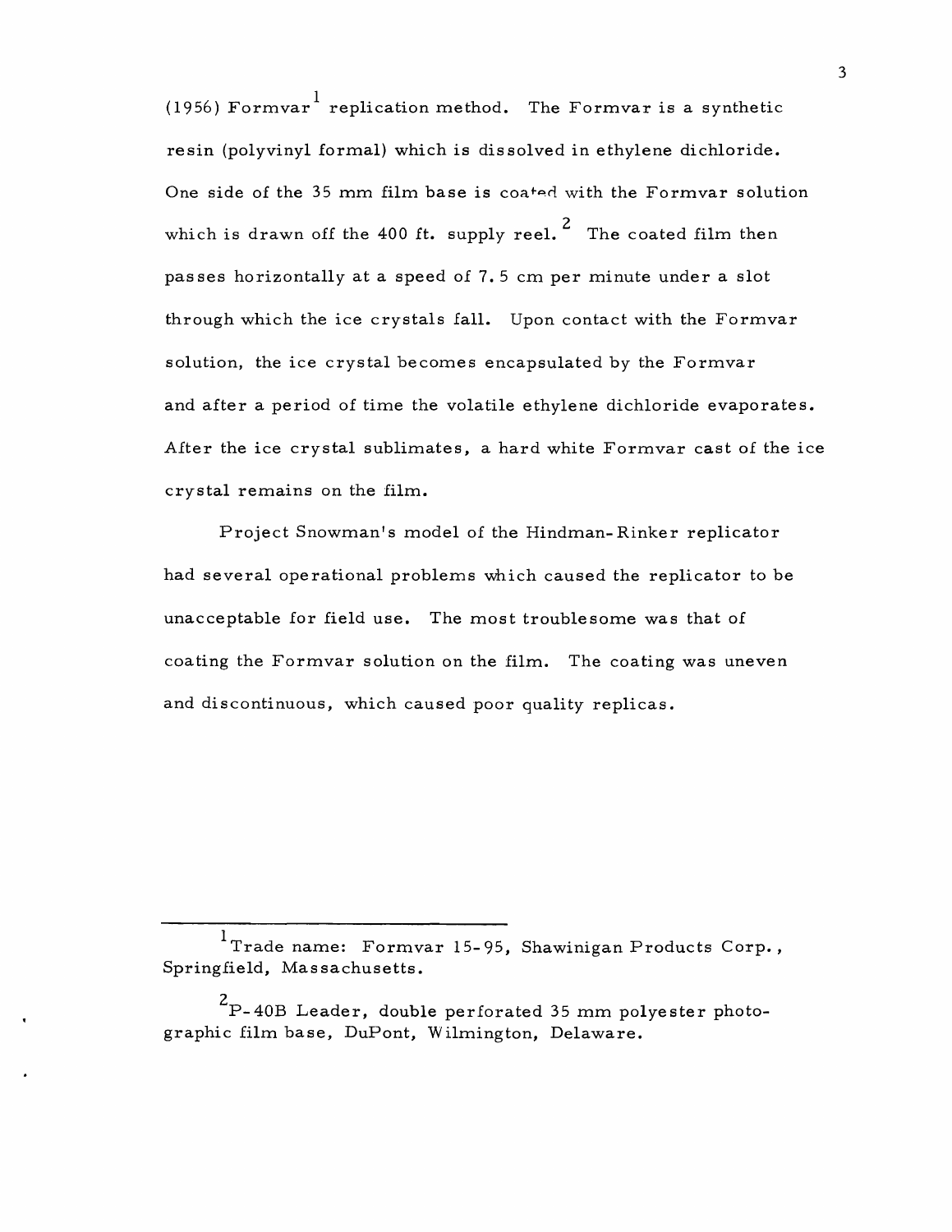#### 2.0 MODIFICATION OF EXISTING REPLICATOR

#### 2. 1 Existing Coating Wheel

The film was coated by bringing it into contact with a coating wheel. The coating wheel assembly is shown in Figure 2. As the film passed by the face of the coating wheel, the wheel would turn, bringing Formvar solution up out of the reservoir and depositing it on the film. Investigations by MacCready and Todd (1964) along with others by Hindman and Rinker (1967) established a working design for the coating wheel. A section of the wheel is shown in Figure 3. The grooves cut horizontally in the wheel were milled to a depth of about  $125 \mu$ . The drive force which caused the wheel to rotate was solely due to the friction force between the wheel and the film. This action is illustrated in Figure 4. It was determined by observation that there was slippage at the film-wheel interface. This slippage was responsible for the uneven coating of the film. After an hour or so of operation, the wheel would stop completely due to drying of the Formvar solution on the edges of the coating wheel.

### 2.2 Spring Load Modification

The first modification made on the coating wheel mechanism was that of spring loading the hinged coating wheel as shown in Figure 5. By doing this, the normal force between the wheel and the film would be increased, thus increasing the friction force tangential to the wheel. With this increased tangential force on the wheel, the

4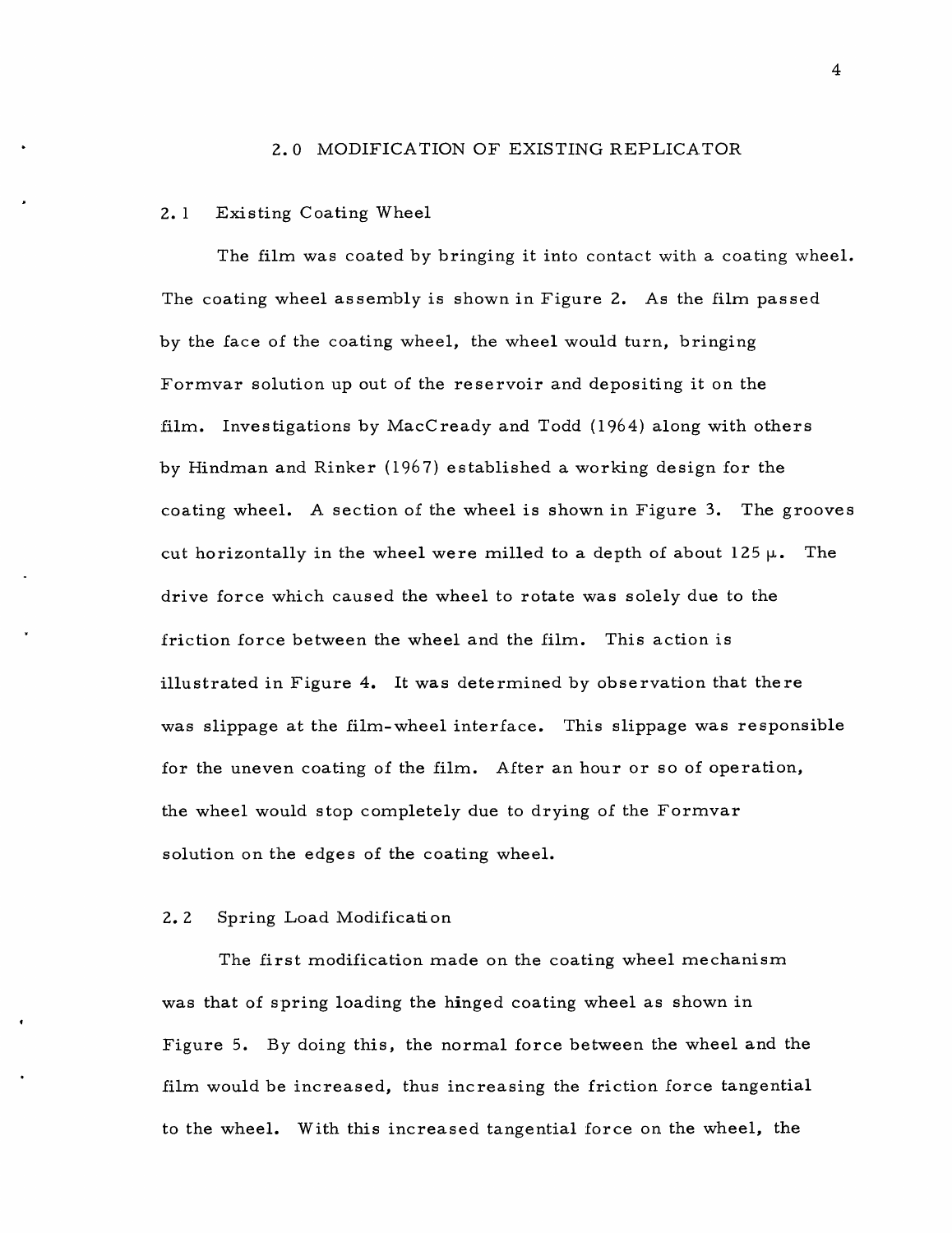

Figure 2. Coating wheel assembly (3/4 scale).

 $\overline{\phantom{a}}$ 

 $\ddot{\phantom{1}}$ 



Figure 3. An enlarged section of the coating wheel.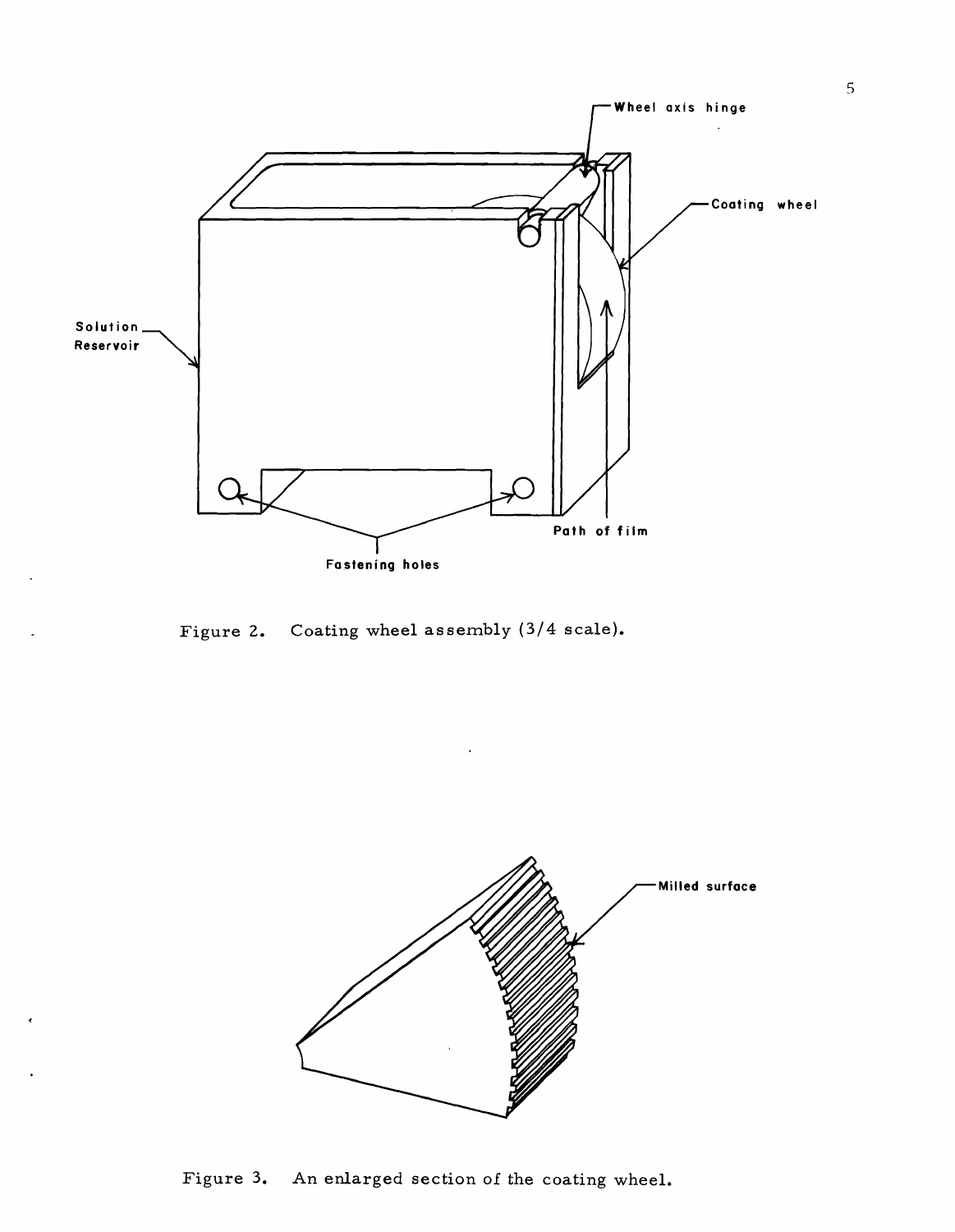

Figure 4. Diagram showing operation of and forces acting on the coating wheel before any modifications.



Figure 5. Sketch of the coating wheel as sembly modified by the addition of a helical spring to increase the normal force.

6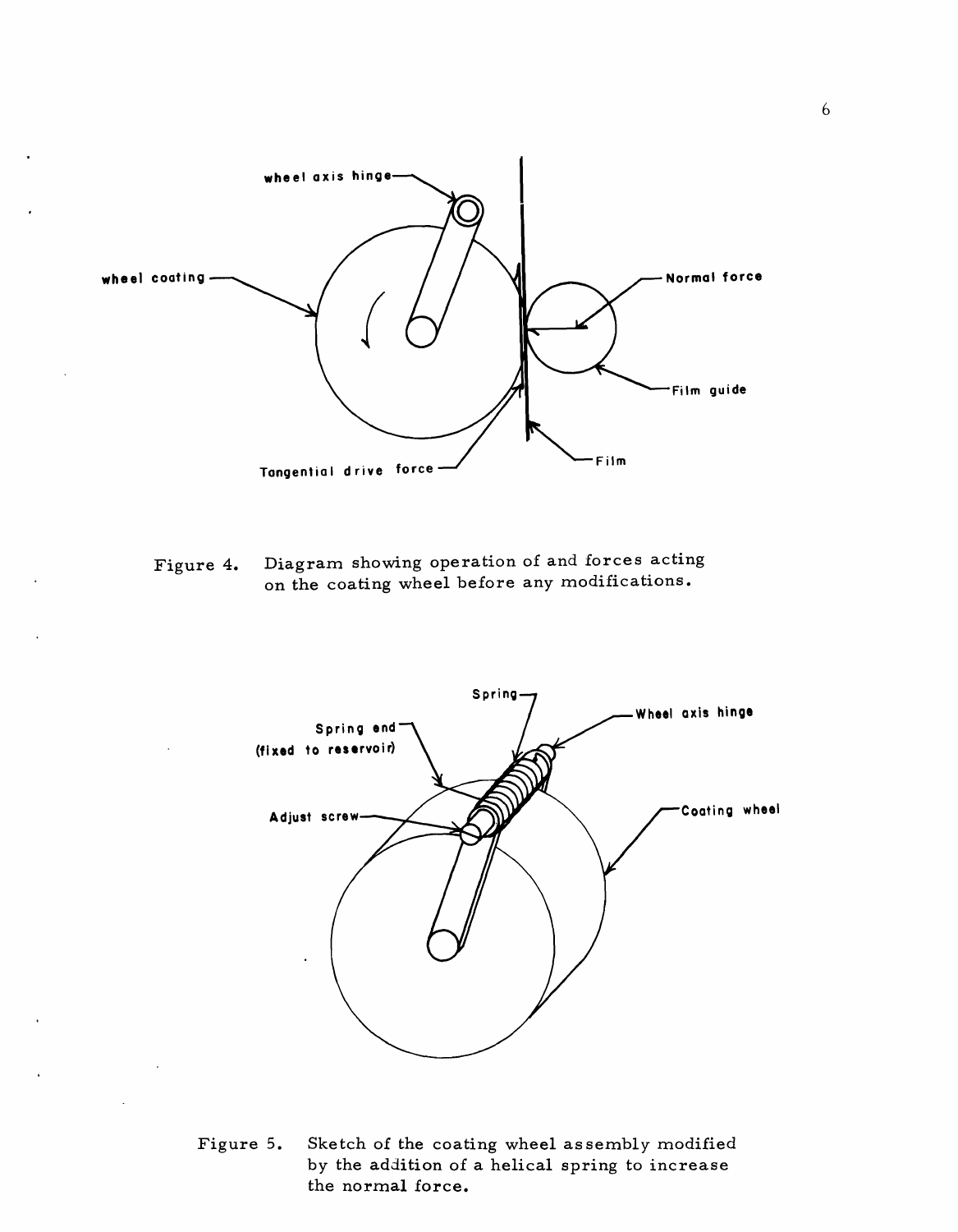wheel would then be dependent upon the replicator's motor rather than upon the friction force between the film and the coating wheel. Without the need for a large friction force, the normal force between the film and the coating wheel could be reduced, thereby eliminating possible damage to the film.

The coating-wheel drive was constructed by putting a spur gear on the shaft of the film-drive sprocket and letting that gear propel another spur gear placed on the coating-wheel shaft. These gears are illustrated in Figure 6.

In order to make this modification, the location of the coatingwheel shaft had to be permanently fixed. With the coating-wheel shaft in a permanent position, the wheel-axis hinge was no longer necessary, so it was removed. Therefore, two holes were drilled through opposite walls of the solution reservoir and the coating-wheel shaft was lengthened to extend through the holes. These holes then became permanent housing for the coating-wheel shaft.

For the coating wheel and the drive sprocket both to be turning with the same tangential velocities at their outside faces, it is necessary that the ratio of the pitch diameters of the gears be equal to the ratio of the coating wheel and drive sprocket diameters. The diameters of the coating wheel and the film-drive sprocket are 2.40 in. and 0.96 in., respectively. This gives a diameter ratio of:

$$
\frac{D_{cw}}{D_{ds}} = \frac{2.41}{0.96} = 2.51 = \frac{2.50}{1.00}
$$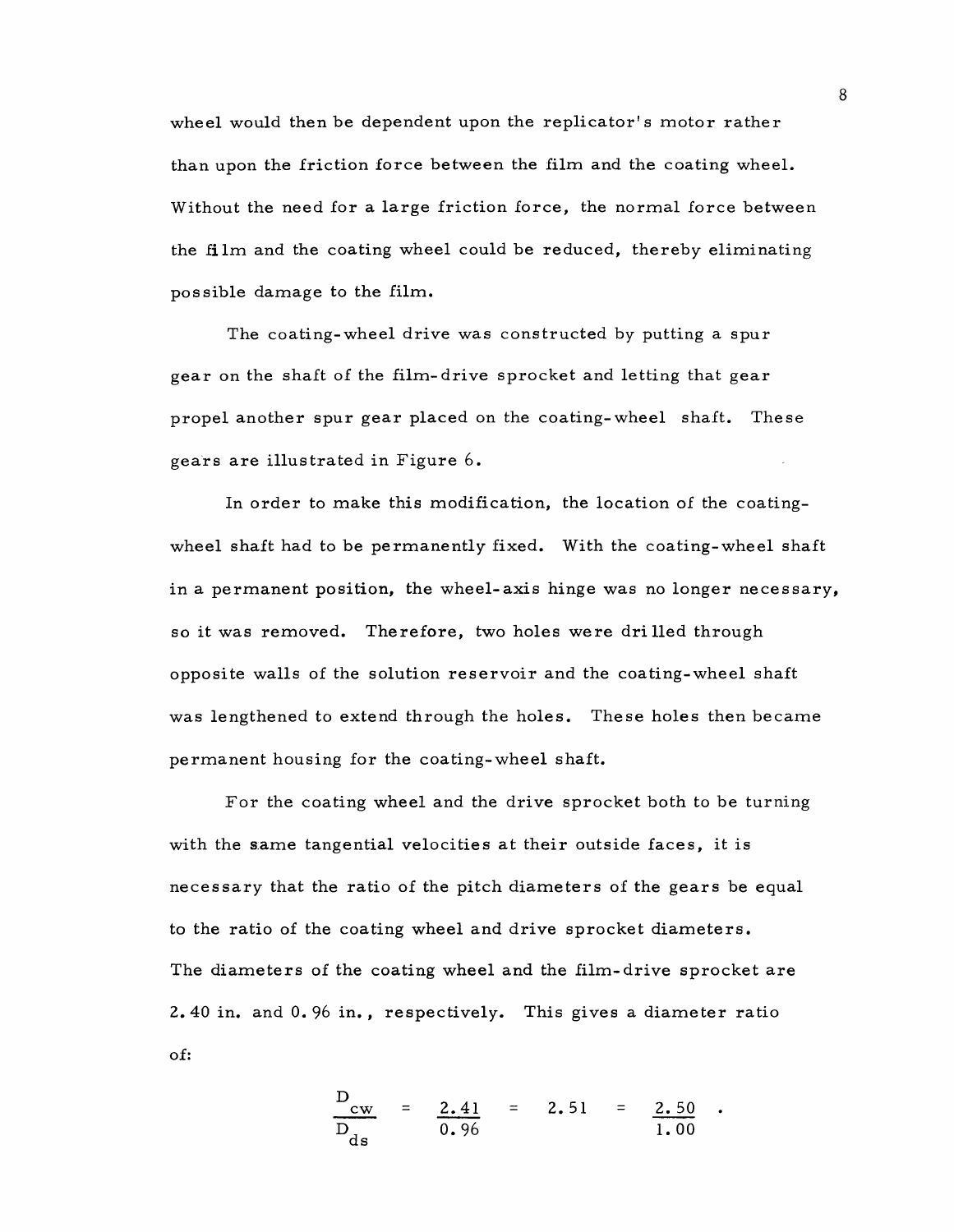

Figure 6. Spur gear configuration.

 $\cdot$ 

 $\ddot{\phantom{1}}$ 

 $\ddot{\phantom{1}}$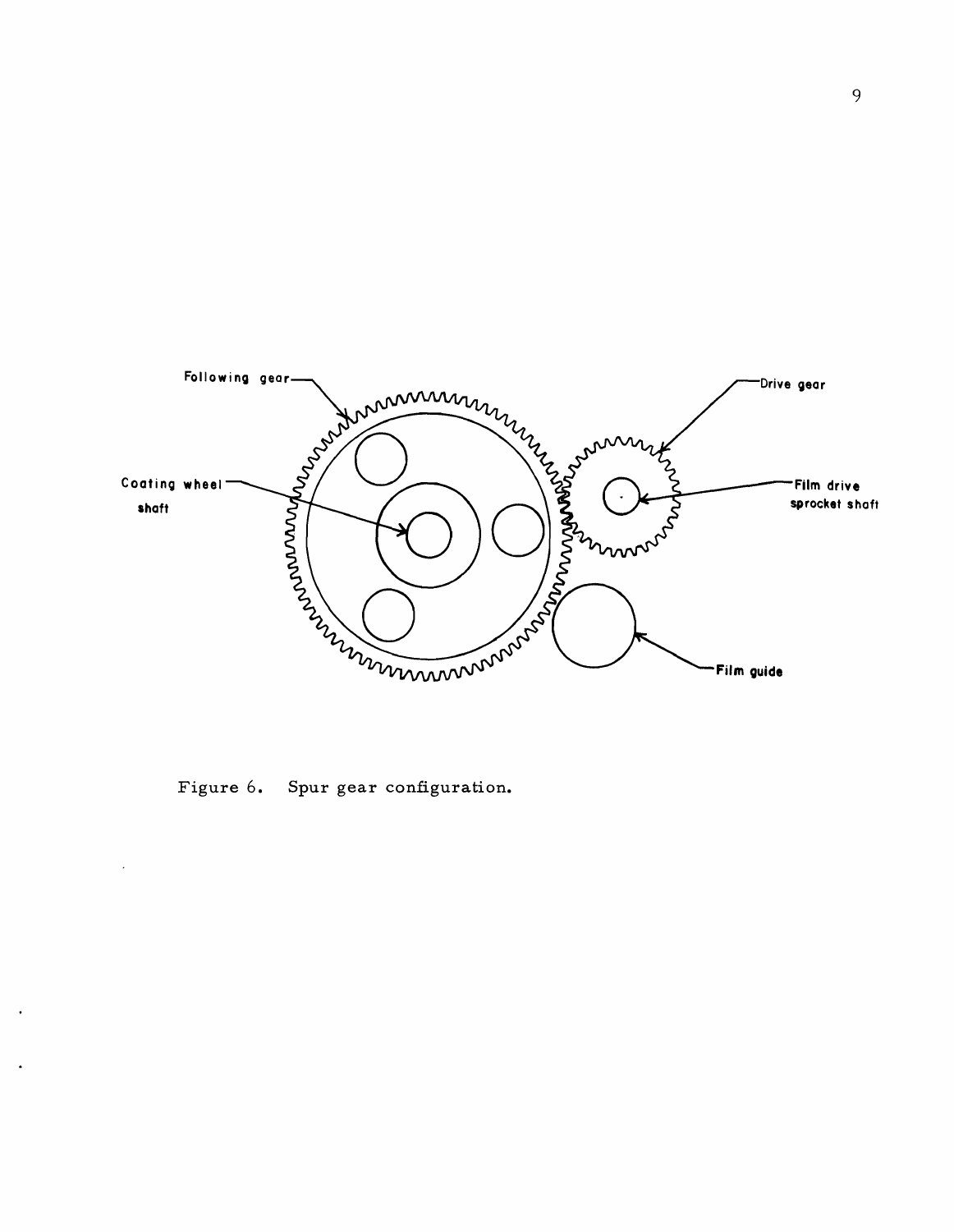Spur gears were chosen from a catalog with pitch diameters of 2. 500 in. and 1.000 in. The specifications on the gears chosen are given in Table 1.

The location of the coating wheel shaft through the walls of the solution reservoir was determined by two factors: the required distance between the two shafts on which the gears were to be placed, and the distance which the coating wheel face must protrude in order to reach the film, as illustrated on Figure 7.

Table 1. Spur gear specifications.

| Boston Gear Work's<br>Part No. | Teeth | Pitch<br>dia.         | Hole                | Hub<br>proj.        | Style | List<br>Price |
|--------------------------------|-------|-----------------------|---------------------|---------------------|-------|---------------|
| $Y3232^a$                      | 32    | $1.000$ <sup>11</sup> | $1/4$ <sup>11</sup> | $1/4$ <sup>11</sup> |       | Plain \$1.80  |
| Y3280 <sup>a</sup>             | 80    | $2.500$ <sup>11</sup> |                     | $5/16$ " $5/16$ "   | Web   | \$4.20        |

Another important aspect of the design is the ease with which the coating wheel can be removed for cleaning. In the new design the coating wheel and gear as sembly can be easily dismantled by removing the two screws shown in Figure 8 and unscrewing (lefthand threads) the coating wheel from its shaft.

The gear drive modification solved the problem of film slippage previously encountered. Tests under actual operating conditions showed that the replicator would run for periods well in excess of 12 hours with no detectable slippage between the film and

a<br>Both spur gears have a pitch of 32, a 3/16" face, and a pressure angle of 20 $^{\circ}$ .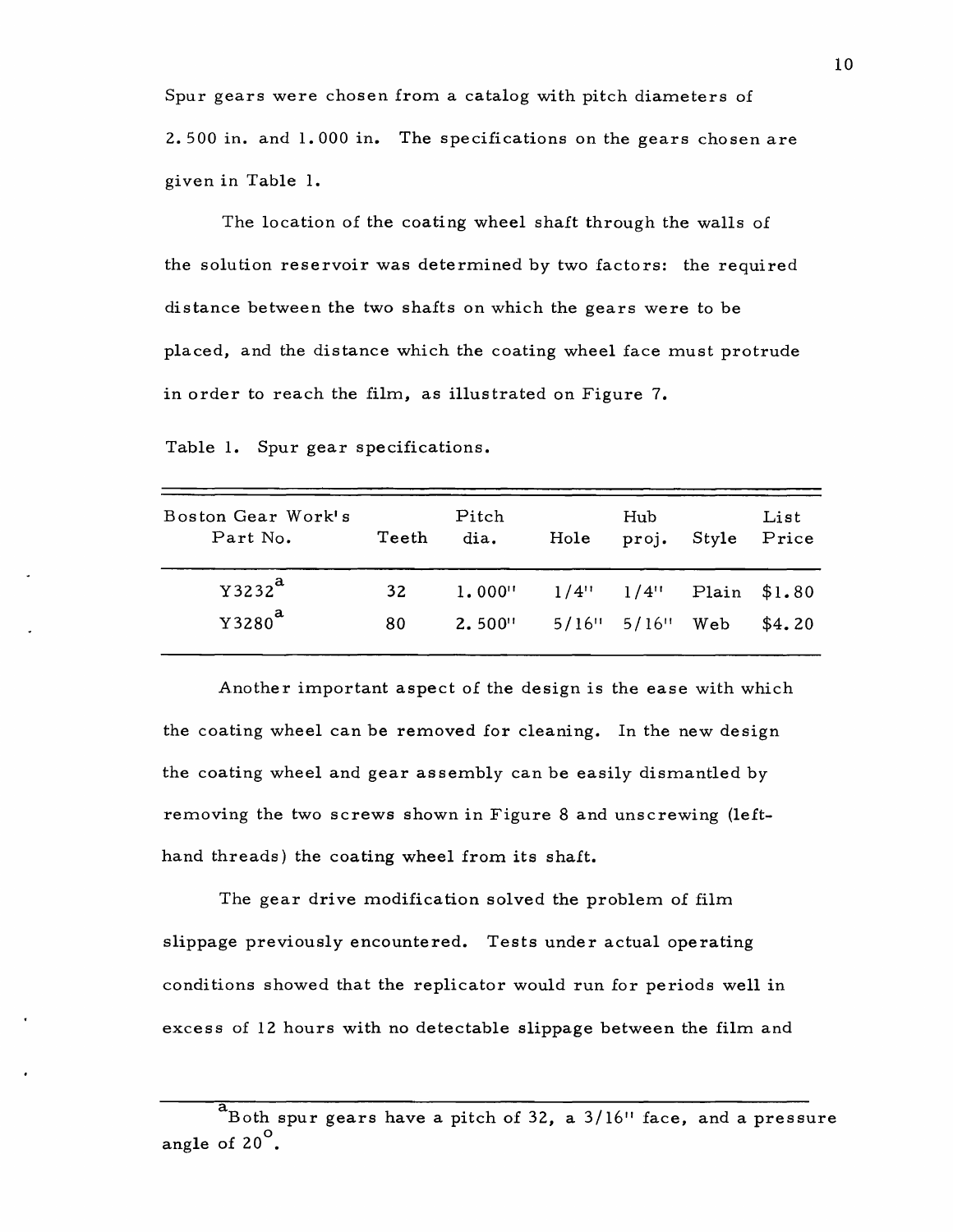

Figure 7. Sketch showing the location of the coating wheel shaft.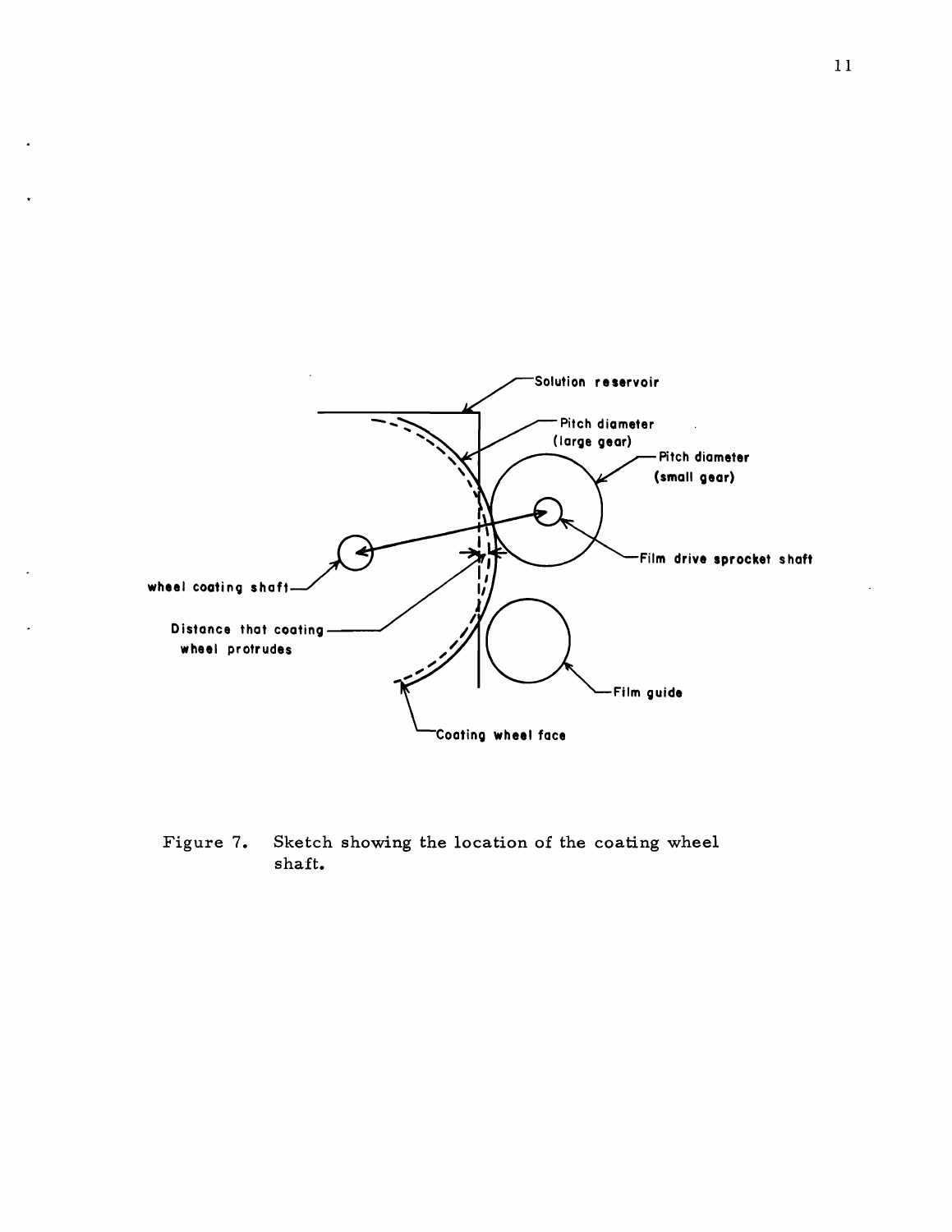the coating wheel. The replicator was put into operation in early

February, and excellent snowflake replicas were produced.

 $\mathcal{P}$ 

 $\sim$ 

 $\mathcal{L}_{\mathcal{L}}$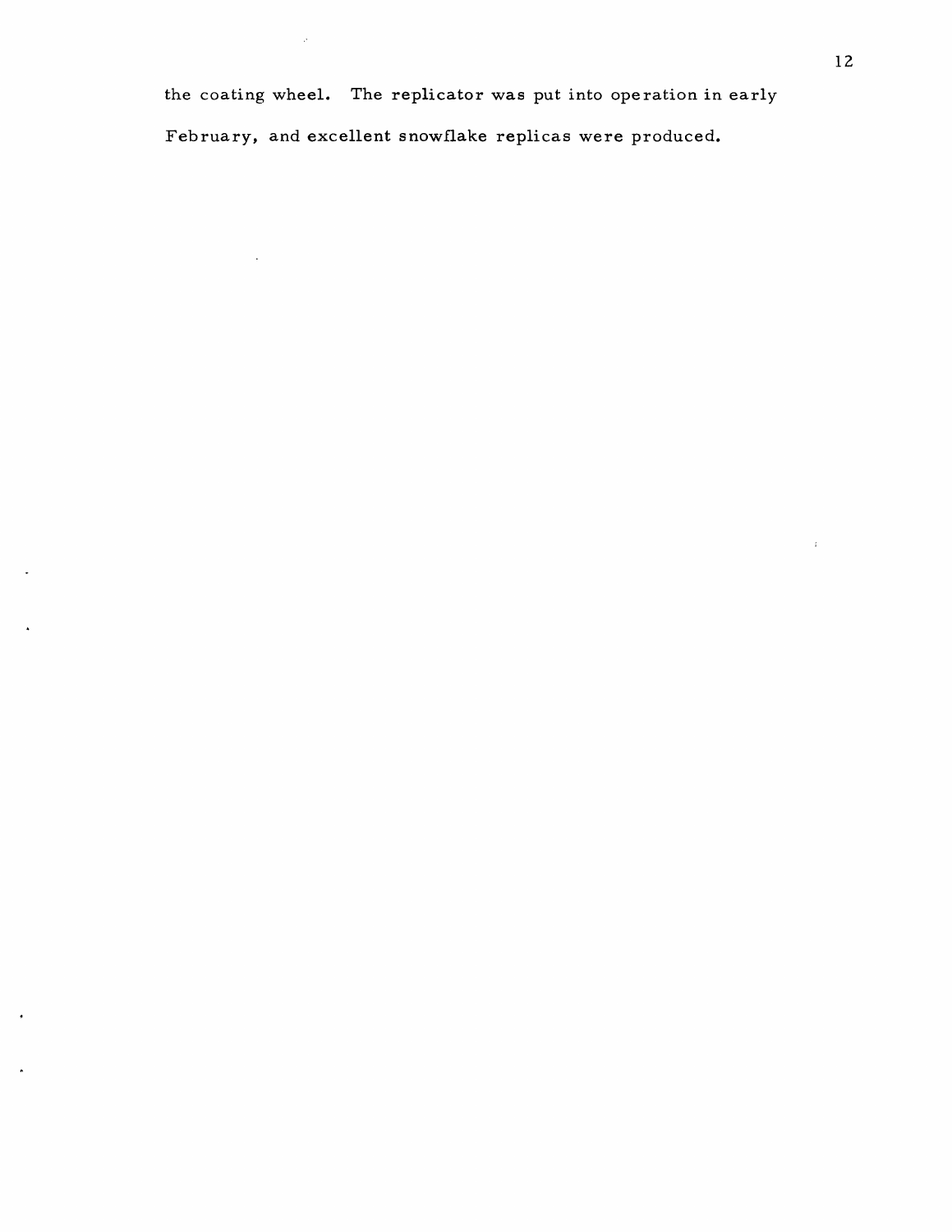

Figure 8. Components of the coating mechanism after the<br>gear drive modification was completed. (Note: gear drive modification was completed. The solution reservoir is not shown.)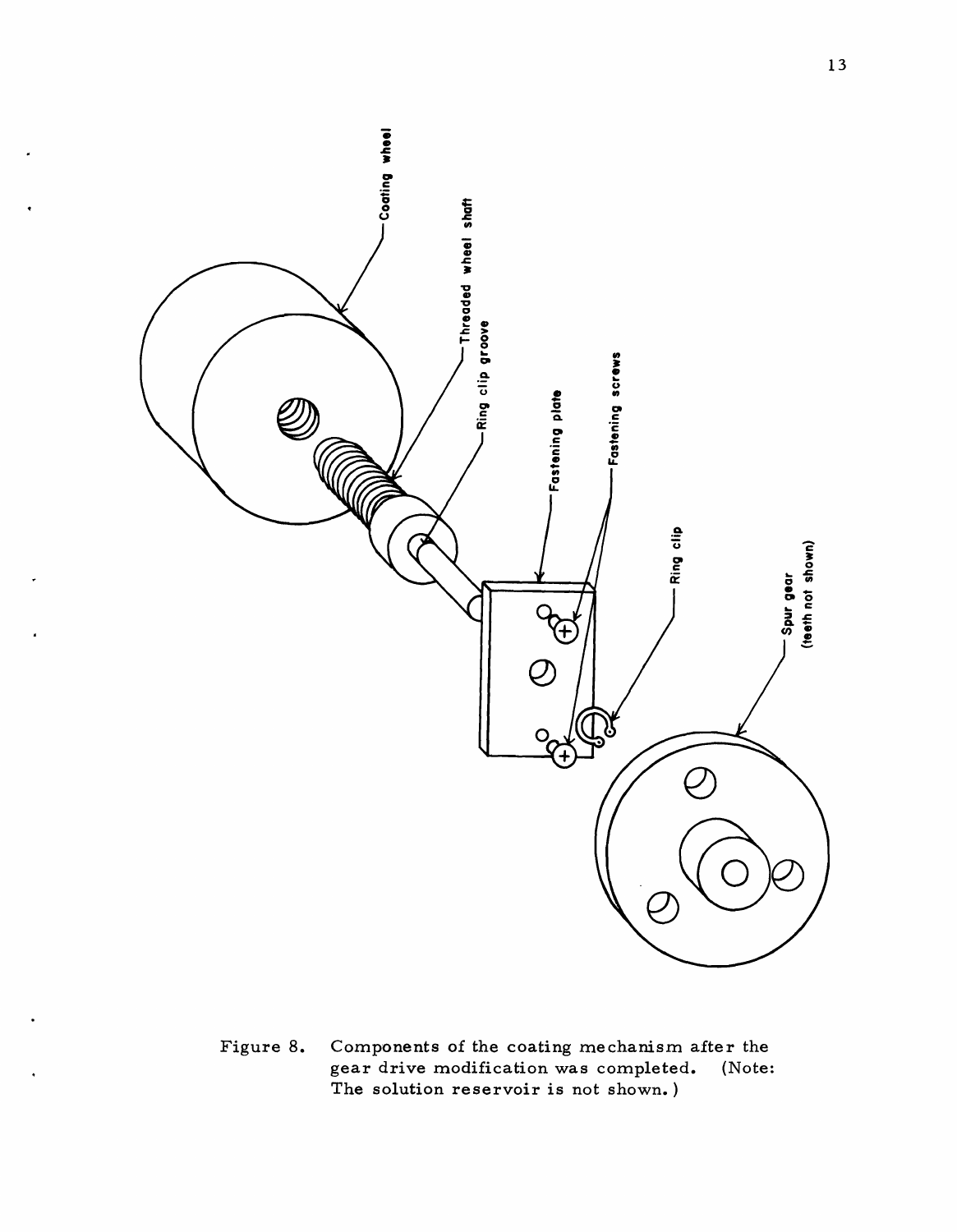#### 3. 0 FUTURE DESIGN CONSIDERA TIONS

Up to this point, little has been said about the operational problems as sociated with the replicator, aside from the coating wheel slippage. There are basically three other problems which should be studied. They are: sampling- slot configuration and location, temperature inside the replicator, and Formvar- solution viscosity changes.

### 3. 1 Sampling-Slot Design

In the present design, an ice crystal must fall about 3 inches once it enters the sampling slot until it reaches the Formvar solution on the film. Because the ice crystals have a horizontal component of velocity, many crystals strike the sampling-slot walls and are either fractured or stick to the walls of the slot. During heavy snowfall, the accumulation of ice crystals on the samplingslot walls has caused the slot to be completely bridged over. The sampling slot should be changed by shortening the distance from where the ice crystals enter to where they impact in the Formvar solution. Also, the walls of the slot should be made of a material with a smooth finish or coated with a very smooth surface.

#### 3. 2 Replicator Temperature

The process of replication of ice crystals by the Formvar technique works only when the complete process takes place at least 14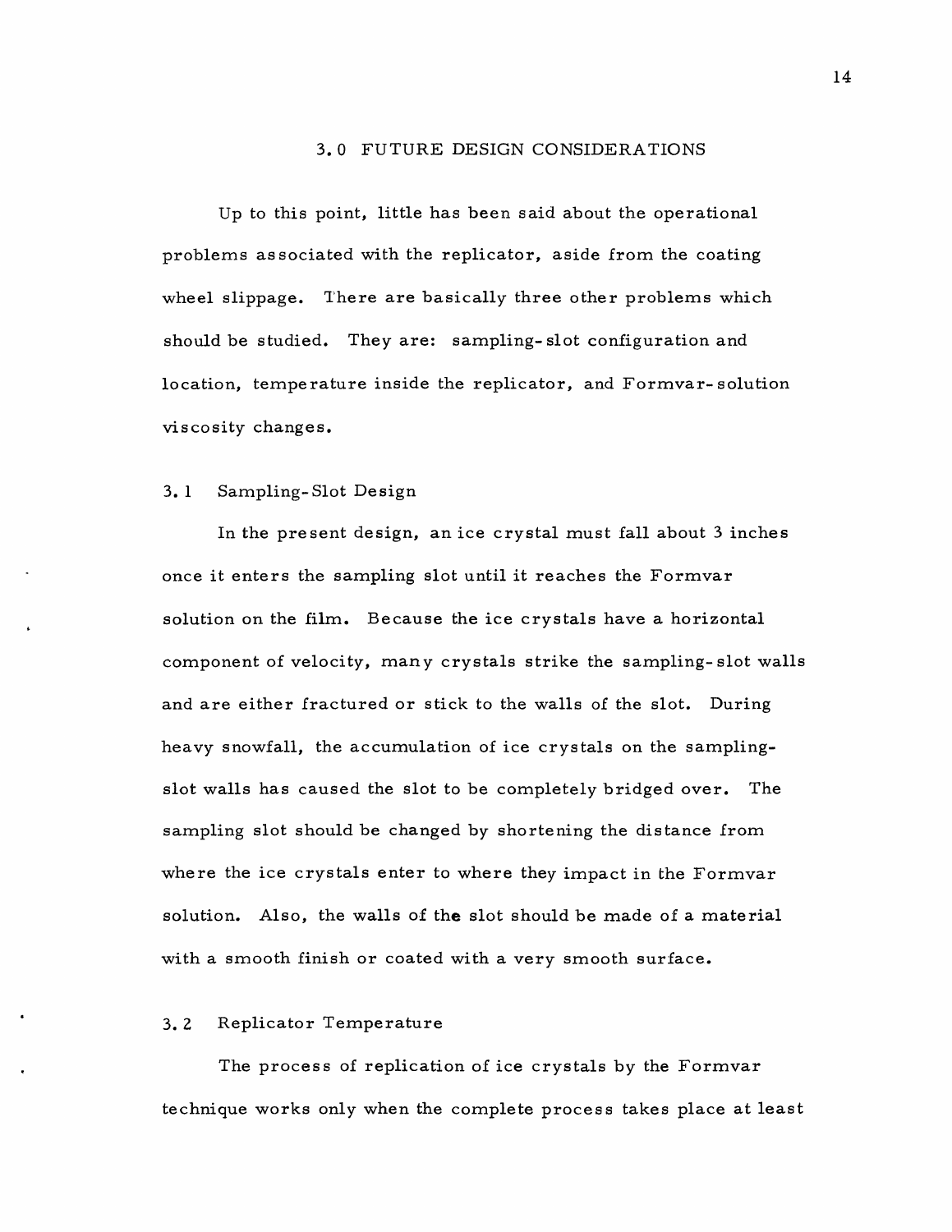2 to  $3^{\circ}$  C below the freezing point. Due to the portable nature of the replicator, it is not practical to refrigerate the entire process, therefore, every precaution should be  $t_{di}$  en to insure that the inside of the replicator remain as cool as the ambient air temperature. In the present design, the motor and energy source are inside the replicator but vented to the outside so that they do not contribute to the replicator's internal temperature. Another factor which contributes to the replicator's temperature is solar radiation. When the replicator was first built, it was made of polished alumimum, but after exposure to the weather, the aluminum surface oxidized. The replicator therefore absorbed radiation and caused heating. An alternative design would have both replicator housing and as much of the inside as pos sible, made out of white plexiglas.

### 3. 3 Formvar-Solution Viscosity

The Formvar solution used in operations consisted of 2 to 6 percent Formvar by weight dissolved in ethylene dichloride. A wide range of solution strengths was used because the viscosity varies so much with temperature. In attempt to compensate for these viscosity differences, the percentage of Formvar was increased as the tempe rature increased. To the writer's knowledge no research has been done to determine the relationship between solution, viscosity, temperature, and solution strength. The effectiveness of the coating wheel in applying the proper amount of Formvar solution to the film is dependent upon the viscosity of the Formvar solution. It appears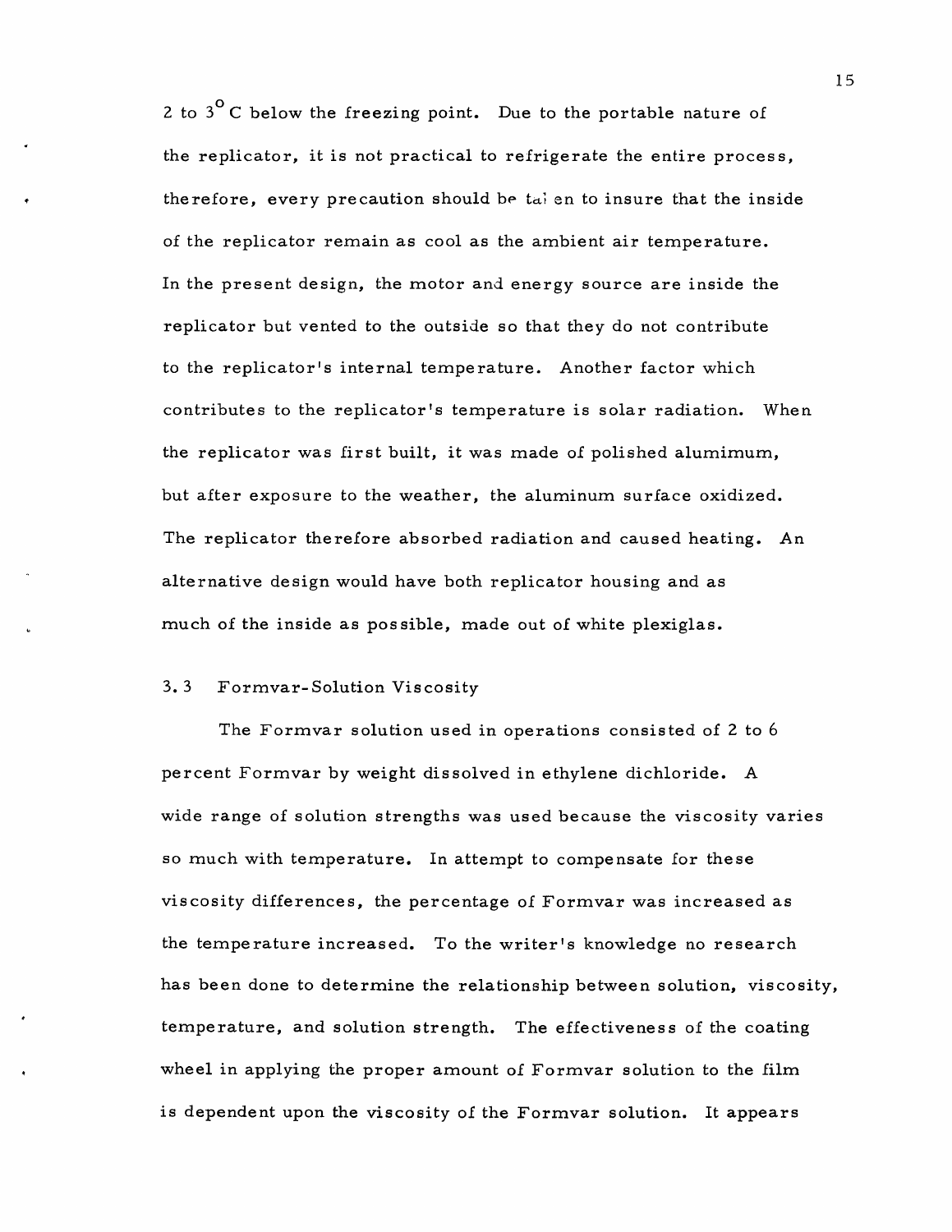that research in this area would be valuable in developing improved coating techniques.

 $\ddot{ }$ 

 $\hat{\textbf{a}}$